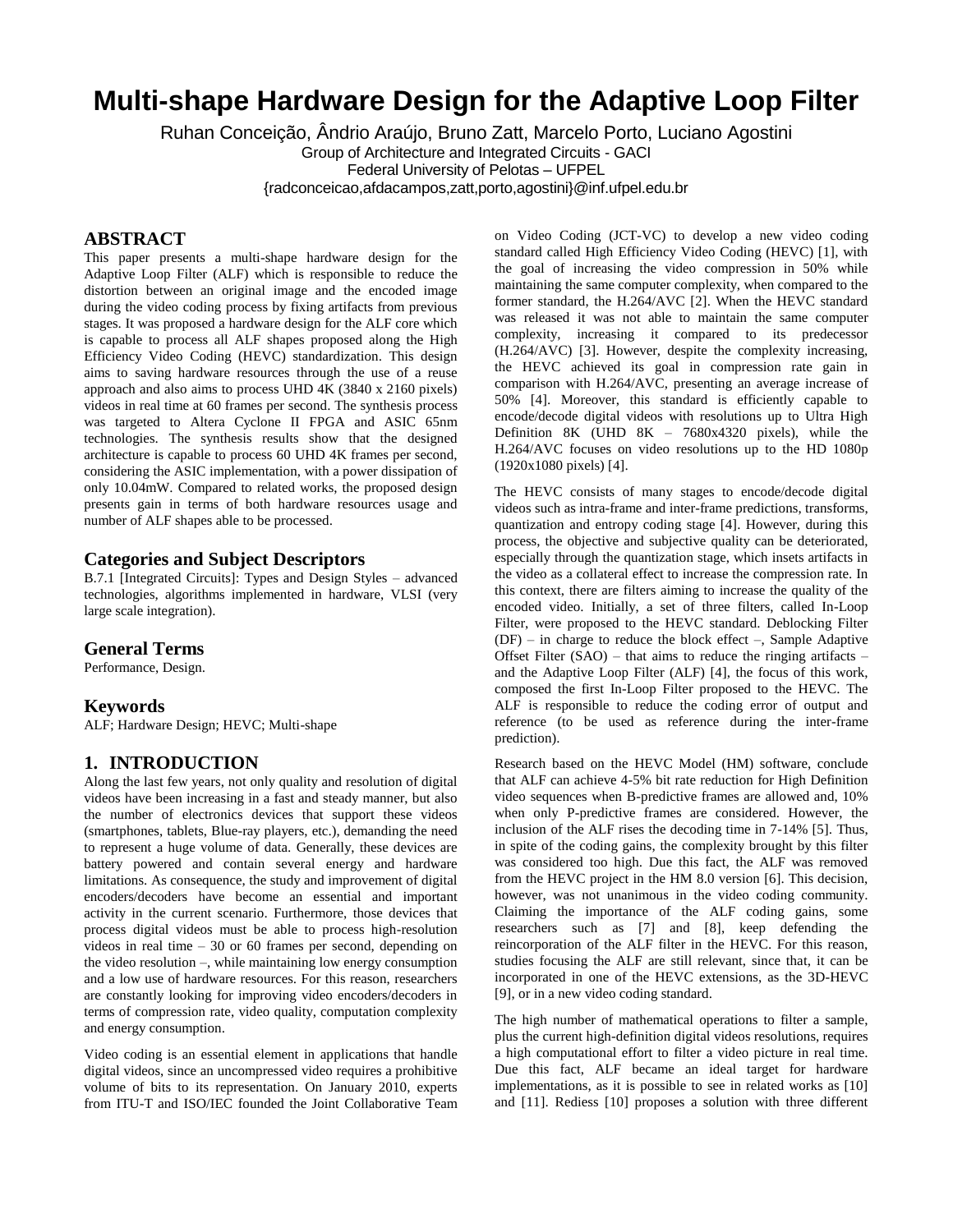hardware designs, one for each size of the ALF diamond shape. In [11], our previous work, it is proposed a hardware design, which is capable to perform a multi-size solution for the work presented in [10]. More hardware design works targeting the ALF filtering process were not found in the literature.

Although [11] proposes a hardware solution for three different ALF shapes, along the HEVC development many shapes were proposed. For this reason, this work presents a hardware design capable to calculate a filtered sample for all ALF filter shapes (as it will be explained later), which were proposed along the HEVC standardization. The proposed architecture aims to achieve processing rate enough to process UHD 4K (3840x2160 pixels) videos in real time at 60 frames per second.

# **2. ADAPTIVE LOOP FILTER**

The ALF was proposed during the development of the HEVC aiming to reduce the mean square error between original samples and decoded samples by using Wiener-based adaptive filter [5]. The filter is applied to the reconstructed image after the DF and SAO filters. Basically, it works to reduce the distortion error generated by the previous coding modules.

In general terms, two stages compose the whole ALF filtering process. The first one evaluates the filter coefficients whereas the second one is responsible for the application of the filter into the decoded samples. The focus of this work is in the sample-filtering process. More details about the whole ALF process can be found at [5].

In order to filter a given sample, the ALF also uses in its calculations other neighbor samples together, constituting a filter shape. Along the HEVC development, many filter shapes were proposed looking for reducing the number of necessary calculations to perform the ALF while keeping an acceptable filter performance.

The proposed filter shapes along the HEVC definition are presented in Fig. 1. In the first ALF versions, the filter shape was in diamond format with sizes  $5x5$ ,  $7x7$  and  $9x9$  (Fig. 1 (a), (b), (c), respectively) [5]. The diamond shape reduced half of coefficients needed, in comparison with a square set of samples with the same height and length of the filter in discussion. Fig. 1 also shows other two different shapes: square (Fig. 1 (d) and (e)), and the 9x7 cross shape (Fig. 1 (f)). Although the filter shape presented in Fig. 1 (c) has seven samples in the vertical, it is called 9x9 even so.

In order to demonstrate how a sample is filtered, Fig. 1 (d) and (e) shows the ALF-Square 5x5 shape. Fig. 1 (d) illustrates the pixels samples that will be used in the filtering process to generate the new value for the sample *a'*. Moreover, Fig. 1 (e) shows the coefficients that will be working in the filtering process. The filter process corresponds to a multiplication of the sample with its corresponding coefficient, after that, the results are added generating only one sample. Equation (1) illustrate how the filtered sample *a'* is generated considering the 5x5 ALF squareshape shown in Fig. 1 (d) and (e).

$$
a' = a * CO + b * CI + c * CI + \dots + p * C8 + q * C8 \tag{1}
$$

Usually the ALF is not applied in all video picture samples due the coding parameters and video characteristics. This way, when the ALF is applied over all samples, it becomes a worst-case scenario, where it is required the higher computational effort.

# **3. PROPOSED OPTIMIZATION AND HARDWARE DESIGN**

This section presents the developed optimization, which aims to integrate all ALF filter shapes. This optimization was done targeting the development of a low-cost design, in terms of hardware resources consumption.

#### **3.1 Proposed Optimization**

To develop the optimization, it was analyzed the relation between the different filter shapes and which operations can be shared among the different shapes. Since ALF-DS 9x9 (diamond shape) is the biggest shape – in other words, this shape uses the higher number of samples and coefficients to filter a sample among all others shapes discussed in this paper –, it allowed the derivation of all the other filters shapes from the ALF-DS 9x9, which was developed after a thorough analysis.



**Figure 1. ALF filtering shapes, (a) square shape (coefficients), (b) square shape (samples), (c) 5x5 diamond shape, (d) 7x7 diamond shape, (e) 9x9 diamond shape, (f) 9x7 cross shape**

Figure 2 present a derivation structure of the different filters shapes, where, sample sets can be discarded in order to use the desired filter shape. The sample sets are the *Core* (C), *D5* (diamond), *D7A*, *D7B*, *D9A*, *D9B* and *Square* (S). For an example, the set *D7* means diamond 7x7, because, together with the sets, *Core* (common to all the shapes) and the *D5* (diamond 5x5), it will form the ALF-DS 7x7. It is important to observe, that the *D7* set has two different categories, *A* and *B* (*D7A and D7B*). This occurs because the ALF-Cross 9x7 filter shape needs to process only the *D7A* set and does not need use the *D7B*. To choose the desired filter shape, the set of samples to be processed needs to be turned ON or OFF as shown in Table I.

#### **3.2 ALF-MS Hardware Design**

Three main modules compose the full ALF-MS (multi-shape) architecture: *control*, *filtering module* and *clip,* as shown in Fig. 3. The input of the architecture is 39 8-bit samples (amounting to 312 bits), 20 10-bit filter coefficients (amounting to 200 bits) and three bits to select the ALF filter shape.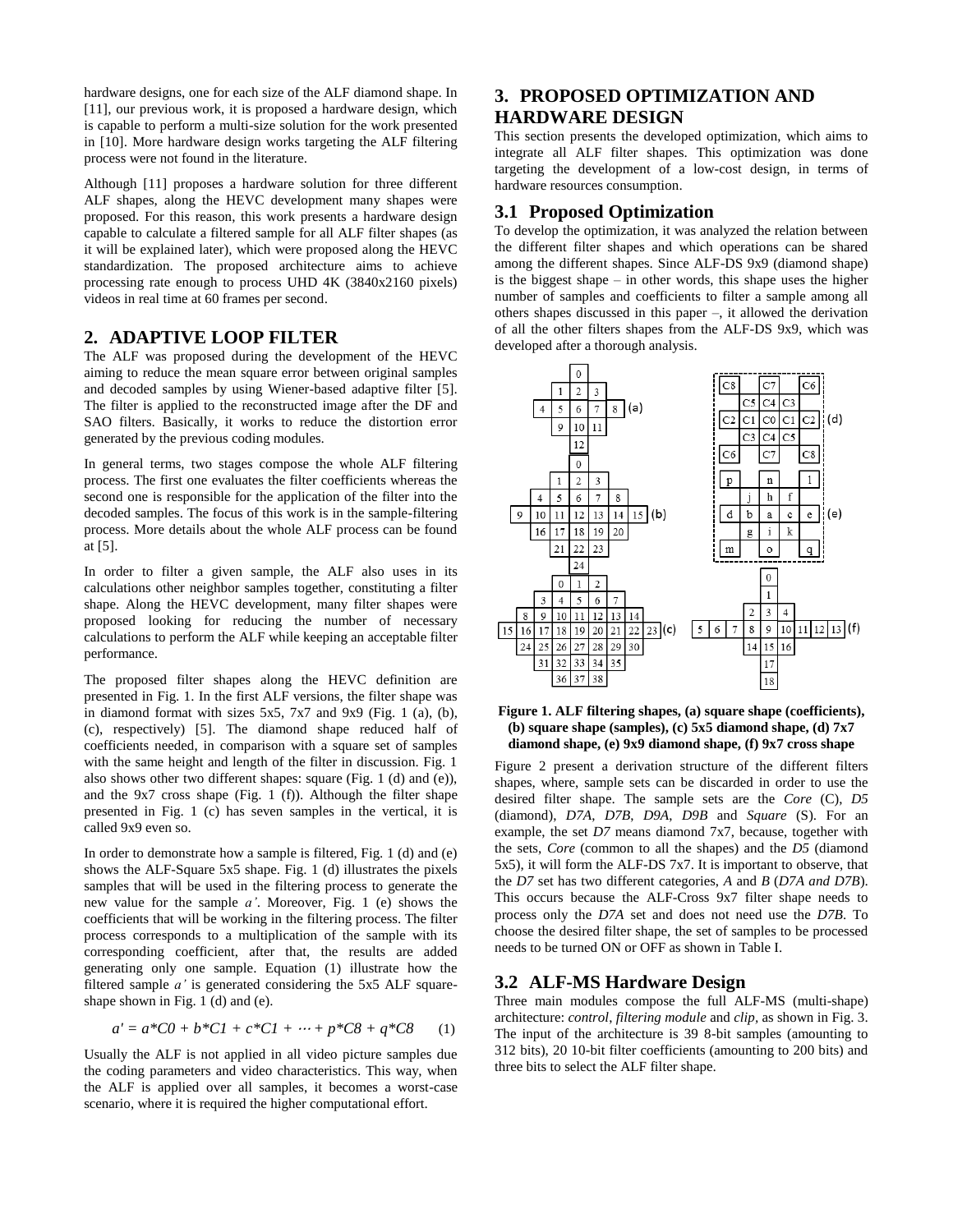

**Figure 2. ALF derivation structure**

**Table 1. Samples set configurations**

| <b>SHAPE ALF</b> | <b>Samples Set</b> |           |            |     |            |     |            |  |
|------------------|--------------------|-----------|------------|-----|------------|-----|------------|--|
|                  | C                  | D5        | S          | D7A | D7B        | D9A | D9B        |  |
| $DS$ 5x5         | OΝ                 | OΝ        | <b>OFF</b> | OFF | <b>OFF</b> | OFF | <b>OFF</b> |  |
| DS 7x7           | OΝ                 | OΝ        | OFF        | OΝ  | OΝ         | OFF | <b>OFF</b> |  |
| $DS\,9x9$        | OΝ                 | OΝ        | ON         | ON  | OΝ         | ON  | ON         |  |
| Square 5x5       | OΝ                 | <b>ON</b> | ΟN         | OFF | OFF        | OFF | <b>OFF</b> |  |
| Cross 9x7        | OΝ                 | ОN        | OFF        | OΝ  | OFF        | OΝ  | OFF        |  |



**Figure 3. ALF-MS block diagram**

#### *3.2.1 Filtering Module*

Since the process to calculate the filtered sample is performed through a sum of multiplications, a set of sums and multiplications can be performed separated and be added later. The filtering module uses this property to perform the selected ALF-shape, discarding the sums and multiplications that the filter does not use for the selected shape.

The filtering module is composed by seven filtering units, which process the desirable filter shape (accordingly to the samples set configuration presented in Table I). Fig. 4 presents a block diagram of this module. It is important to highlight that the filtering units order is different in Fig. 4 compared to the Table I. It was done in order to make Fig. 4 more readable.

Each filtering unit is an ALF-N hardware design, where N means the number of input samples used to perform the calculations. This variable N can be " $2^{\degree}$ , "4", "8" or "9", according to the unit size. Fig. 5 presents the block diagram of the ALF-4 hardware design. The other filtering units follow the same idea, eventually using less or more number of samples and coefficients as input.



**Figure 4. Filtering module block diagram**



**Figure 5. ALF-4 hardware design block diagram**

#### *3.2.2 Control Module*

The control module converts the selected filter shape at the hardware input to the control word (CW), which defines the value of the multiplexers used in the Filtering Module. Since all filter shapes use the Core unit, there is no need to implement a multiplexer for this unit; hence, the CW has 6 bits instead of 7 bits. Finally, for design issues, the filtering unit is enable when its corresponding bit is set to "0" and disabled when "1".

#### *3.2.3 Clip Stage*

The filtered sample is represented in 24 bits after the filtering module, which is different to the HEVC bit depth (8 bits). Thus, a clip operation is performed to normalize the output in order to readapt the result to the pixel range, between 0 and 255, where the 16 less significant bits are removed.

#### **4. SYNTHESIS RESULTS**

The proposed architecture was described in VHDL, using the Altera Quartus II software tool and synthesized targeting an ASIC implementation, using a 65nm TSMC standard-cell technology with the Synopsys DC-Compiler tool. In order to compare with related works, this implementation was also synthesized targeting an Altera Cyclone II EP2C70F896C6 FPGA device.

Table II shows the synthesis results of the hardware design targeting the ASIC implementation. Number of frames processed per second is given considering only luminance samples. The performance calculation is always performed targeting the worstcase scenario, when all the video samples must be filtered. The